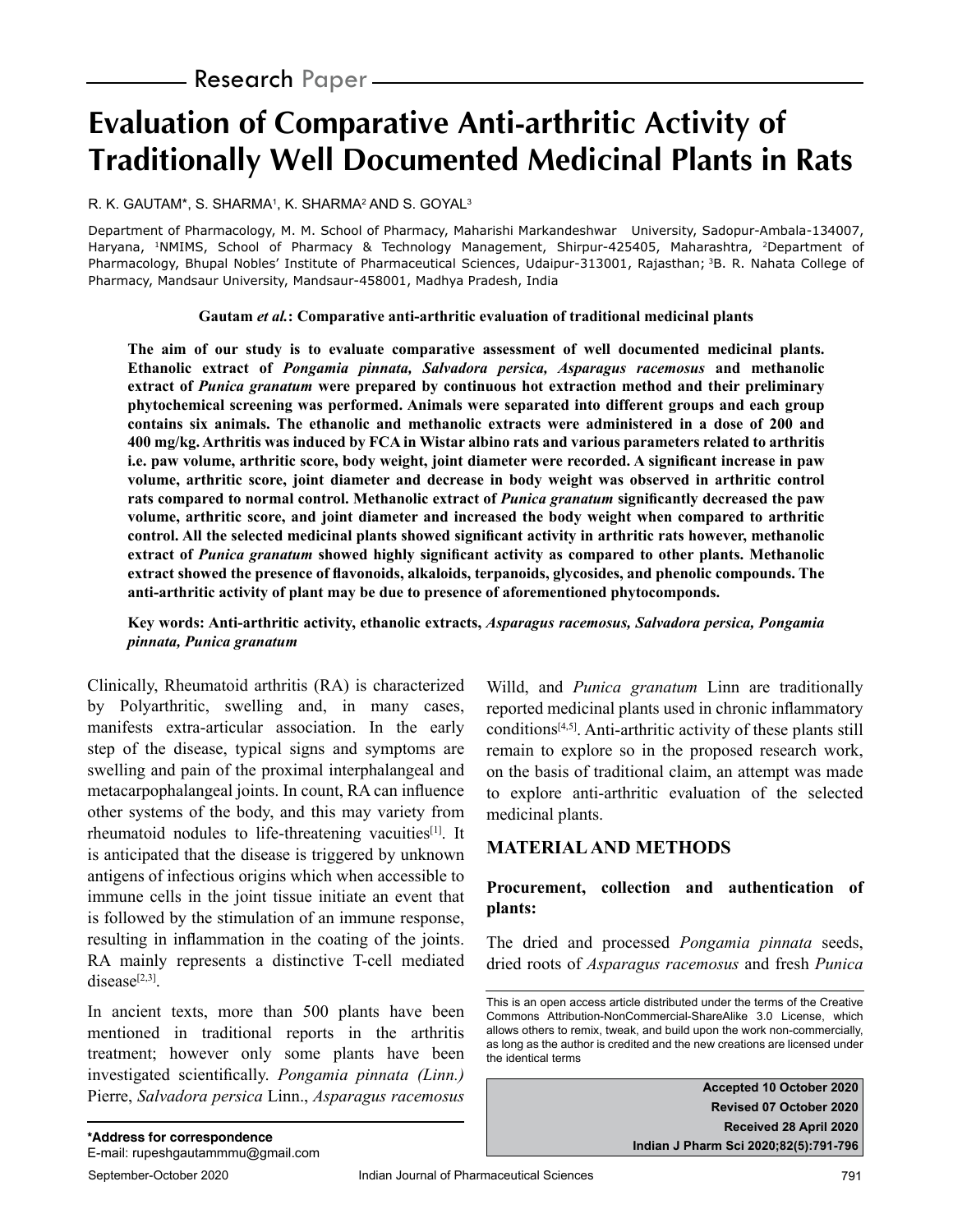*granatum* fruits were procured from local vendors of Udaipur, India while of *Salvadora persica's* fresh leaves were collected from Jaipur-India.

The seeds of *P. pinnata*, leaves of *S. persica* and roots of *A. racemosus* were identified taxonomically and authenticated at University of Rajasthan, Jaipur-India. Each plant part's voucher specimen was kept at the department with the specific voucher no. which is as RUBL21095, RUBL21076, RUBL21104, respectively. The fresh sample *P. granatum* fruit was taxonomically identified and authenticated at Horticulture Department, Rajasthan College of Agriculture, Udaipur-India.

#### **Extraction of all selected plants:**

The powder form of dried *P. pinnata* seeds, *S. persica* leaves, *A. racemosus* roots and *P. granatum* rind were prepared mechanically by using mesh sieve. Hot percolation method has been used to carry out the extraction. The powder of *P. pinnata*, *S. persica* and *A. racemosus* parts (250 g each) were treated with 90 % ethanol. The filtrate of the various extracts was dried and get concentrated. By the same method, *P. granatum* (250 g) was extracted using methanol as a solvent. For *P. pinnata*, petroleum ether (40-60°) was used to remove all the fat soluble components and further extracted by using ethanol. The percentage yields of all the extracts were determined. The extract was dried to get concentrated and percentage yields of all the extracts were determined. All the extracts were also screened for the presence of various active phytoconstituents i.e. alkaloids, flavonoids, terpenoids and others.

#### **Animals:**

Healthy Wistar albino rats (150-200 g) were used throughout the study and the rats were maintained on standard diet and water *ad libitum*. Animals were well observed for any contamination and those showing signs of infection were excluded and replaced. All animal study were permitted by the IAEC (Institutional Animal Ethical Committee) (approval no. 192/PhD/2012/IAEC/BRNCP/12-13/Mandsaur). The rats were randomly distributed into eleven groups and each group contains six animals. CPCSEA guidelines were adhered during maintenance and experiments.

#### **Acute toxicity studies:**

According to OECD guidelines 423, toxicity studies were performed for the ethanolic and methanolic extracts. Extract of all plants were administered in dose of 2 000 mg/kg p.o. The rats were observed for 24 h for any signs of various acute and short term toxicological symptoms i.e. convulsion, diarrhoea, coma, respiratory depression, salivation and perspiration<sup>[6]</sup>.

## **Freund's complete adjuvant (FCA) induced arthritis in rats:**

For the evaluation of anti-arthritic activity of ethanolic extract of both plants, the animals were separated in different groups each contain six animals. The treatment schedule was as follows.

Group I- Normal control. Group II- Disease (arthritic) control (FCA induced arthritis) Group III- Arthritic rats+Dexamethasone in a dose of 5 mg/kg. Group IV-Arthritic rats+ethanolic extract of *P. pinnata* (PPEE) seeds in a dose of 200 mg/kg. Group V- Arthritic rats+ethanolic extract of *P. pinnata* (PPEE) seeds in a dose of 400 mg/kg. Group VI- Arthritic rats+ethanolic extract of *S. persica* (SPEE) leaves in a dose of 200 mg/kg. Group VII- Arthritic rats+ethanolic extract of *S. persica* (SPEE) leaves in a dose of 400 mg/kg. Group VIII- Arthritic rats+ethanolic extract of *A. racemosus* (AREE) root in a dose of 400 mg/kg. Group IX- Arthritic rats+ethanolic extract of *A. racemosus* (AREE) root in a dose of 400 mg/kg. Group X- Arthritic rats+methanolic extract of *P. granatum* (PGME) rind in a dose of 400 mg/ kg. Group XI- Arthritic rats+methanolic extract of *P. granatum* (PGME) rind in a dose of 400 mg/kg.

In order to induce experimental arthritis, 0.1ml of FCA was injected into sub-plantar region of left hind paw of each rat on d  $1<sup>st</sup>$ . Dosing of all the animals groups was started from d  $12<sup>th</sup>$  once in a day p.o., after induction of arthritis, Anti-arthritic activity of extracts were evaluated by biophysical parameters such as arthritic score, body weight, paw volume and joint diameter $[7,8]$ .

#### **Arthritic score:**

Different set illustration criteria was monitored according to methods followed by Paval *et al.*[9].

#### **Paw volume:**

The volumes of left hind paw at different days by Plethysmometer. This parameter has been carried according to methods followed by Cain *et al.*[10].

#### **Paw thickness (Joint diameter):**

Joint diameter was calculated by using screw gauge according to methods followed by Barbier *et al*. [11].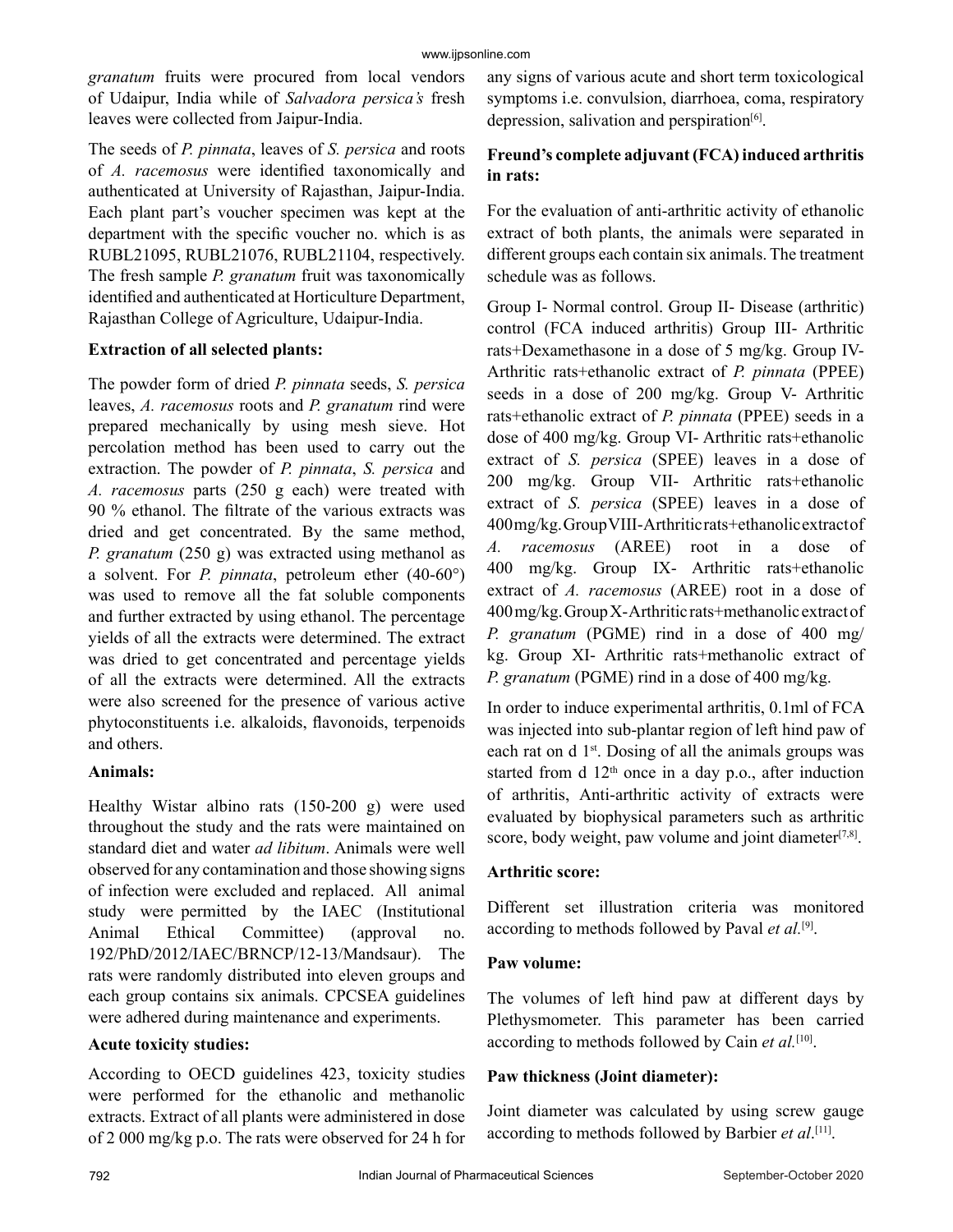#### **Statistical analysis:**

All the results were expressed as mean±S.E.M. Statistical comparisons were made between treated groups and arthritic control groups. One-way ANOVA (Dunnett's test) has been used to analyze the data. Graph Pad Prism 5.0 version was used for this test. The values of p<0.05 were considered statistically significant.

### **RESULT AND DISCUSSION**

All the extracts did not exhibit any toxicity symptoms or mortality when administered orally at dose of 2 000 mg/kg in animals. Hence, 200 and 400 mg/kg were selected as therapeutic dose.

Animals treated with dexamethasone 5 mg/kg (standard drug) showed significant decrease in arthritic score  $(p<0.01)$  from d 14 onward till the end of the study as compared to arthritic rats. Treatment with PPEE (200 and 400 mg/kg) showed significant and dose dependant decrease in arthritic score (p<0.05 and p<0.01) from d 14 to 28 as compared to arthritic rats. SPEE (200 and 400 mg/kg) showed significant decrease ( $p<0.05$  and  $p<0.01$ ) from d 21 to 28. AREE at 200 mg/kg showed significant decrease  $(p<0.05)$ d 21 to 28 while at 400 mg/kg showed significant decreased ( $p<0.05$  and  $p<0.01$ ) from d 14 to 28. PGME (200 and 400 mg/kg) showed significant decrease (p<0.05, p<0.01 and p<0.001) from d 14 to 28. On comparison, the effect of PGME on body weight was found to be more than PPEE, SPEE and AREE. The results are summarized in Table 1.

The body weight was significantly decreased  $(p<0.01$ and  $p<0.001$ ) from d 14 to till the end of the study in arthritic rats as compared to normal rats. Rats treated with dexamethasone 5 mg/kg (standard drug) showed significant increase in body weight  $(p<0.05$ and  $p<0.001$ ) from d 14 as compared to arthritic rats. PPEE at 200 mg/kg showed significant increase in body weight ( $p<0.01$ ) at d 28 while at 400 mg/kg showed significant increase ( $p<0.05$  and  $p<0.001$ ) from d 14 to 28 as comparable to arthritic rats. SPEE and AREE at 200 mg/kg showed significant increase  $(p<0.05)$  while both at 400 mg/kg showed significant increase  $(p<0.01)$ at d 28. PGME (200 and 400 mg/kg) showed significant increase ( $p<0.01$  and  $p<0.001$ ) from d 14 to 28. On comparison, the effect of PGME on body weight was found to be more than PPEE, SPEE and AREE. The results are summarized in Table 2.

The paw volume was significantly increased  $(p<0.01$ and  $p<0.001$ ) from d 14 to till the end of the study in arthritic rats as compared to normal rats. Rats treated with dexamethasone 5 mg/kg (standard drug) showed significant decrease in paw volume ( $p<0.05$ ,  $p<0.01$ ) and  $p<0.001$ ) from d 14 as compared to arthritic rats. Treatment with PPEE at 200 mg/kg produced significant and dose dependant decrease in paw volume ( $p<0.05$  and  $p<0.01$ ) from d 21 to 28 while at 400 mg/kg showed significant decrease  $(p<0.05$ and  $p<0.01$ ) from d 14 to 28 as compared to arthritic rats. SPEE (200 and 400 mg/kg) and AREE (200 and 400 mg/kg) showed significant decrease ( $p$ <0.05 and p<0.01) from d 21 to 28. PGME (200 and 400 mg/kg) showed significant decrease (p<0.01 and p<0.001) from d 14 to 28. On comparison, it was observed that the effect of PGME on paw volume was found to be more than PPEE, SPEE and AREE. The results are summarized in Table 3.

The joint diameter was significantly increased  $(p<0.01$ and  $p<0.001$ ) from d 14 to till the end of the study in

| <u>IADEE T. COMFANATIVE EIT ECT OF FFEE, OFEE, ANEL AND FOME ON ANTIINITIC SCONE</u> |         |                     |                         |                              |                     |  |
|--------------------------------------------------------------------------------------|---------|---------------------|-------------------------|------------------------------|---------------------|--|
| <b>Treatment</b>                                                                     | $0$ day | 7 <sup>th</sup> day | $14th$ day              | $21^{st}$ day                | $28th$ day          |  |
| <b>Normal Rats</b>                                                                   |         |                     |                         |                              |                     |  |
| <b>Arthritic Rats</b>                                                                |         | $3.31 \pm 0.12$     | $3.56 \pm 0.21$         | $3.97 \pm 0.00$              | $4.12 \pm 0.05$     |  |
| Dexa (5 mg/kg)                                                                       |         | $3.47 \pm 0.21$     | $3.27 \pm 0.08$ "       | $2.87 \pm 0.11$ "            | $2.57 \pm 0.42$ "   |  |
| PPEE (200 mg/kg)                                                                     |         | $3.82 \pm 0.04$     | $3.62 \pm 0.24$         | $3.47 \pm 0.08$ <sup>*</sup> | $3.32 \pm 0.18$ "   |  |
| PPEE (400 mg/kg)                                                                     |         | $3.58 + 0.19$       | $3.39 \pm 0.07$         | $3.19 \pm 0.32$ "            | $2.92 \pm 0.14$ "   |  |
| SPEE (200mg/kg)                                                                      |         | $3.12 \pm 0.12$     | $3.01 \pm 0.19$         | $2.92 \pm 0.03$              | $2.86 \pm 0.26$     |  |
| SPEE (400mg/kg)                                                                      |         | $3.18 \pm 0.27$     | $3.04 \pm 0.00$         | $2.86 \pm 0.19$              | $2.72 \pm 0.26$ "   |  |
| AREE (200mg/kg)                                                                      |         | $2.96 \pm 0.26$     | $2.82 \pm 0.18$         | $2.68 \pm 0.17$              | $2.51 \pm 0.13$     |  |
| AREE (400mg/kg)                                                                      |         | $2.88 + 0.26$       | $2.69 \pm 0.17$         | $2.48 \pm 0.41$              | $2.27 \pm 0.32$ "   |  |
| PGME (200mg/kg)                                                                      |         | $3.87 \pm 0.12$     | $3.52 \pm 0.16^{\circ}$ | $3.26 \pm 0.27$ "            | $2.99 \pm 0.36$ *** |  |
| PGME (400mg/kg)                                                                      |         | $3.73 \pm 0.06$     | $3.19 \pm 0.42$ "       | $2.62 \pm 0.16$ ***          | $2.12 \pm 0.13$ *** |  |

**TABLE 1: COMPARATIVE EFFECT OF PPEE, SPEE, AREE AND PGME ON ARTHRITIC SCORE**

Data were expressed in mean±SEM and analyzed by ANOVA followed by Dunnett's test. Arthritic group was compared with normal while all treated group were compared with arthritic group. **\*** p<0.05 (significant), **\*\***p<0.01 (moderately significant), **\*\*\***p<0.001 (highly significant). PPEE- Ethanolic extract of *P. pinnata*; SPEE- Ethanolic extract of *S. persica*; AREE - Ethanolic extract of *A. racemosus*; PGME -Methanolic extract of *P. granatum*.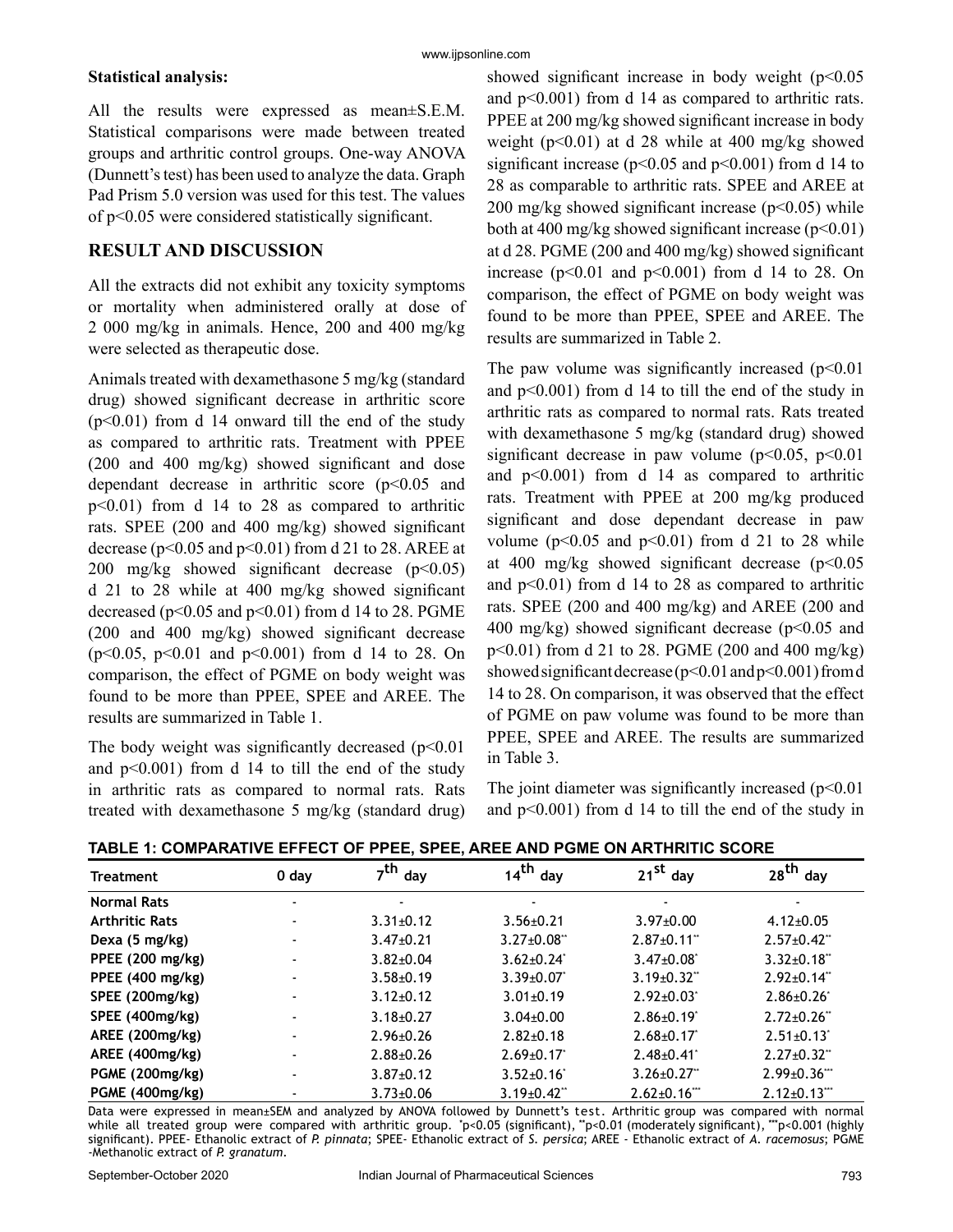arthritic rats as compared to normal rats. Rats treated with dexamethasone 5 mg/kg (standard drug) showed significant decrease in joint diameter ( $p$ <0.05,  $p$ <0.01 and p<0.001) from d 14 onward till the end of the study as compared to arthritic rats. Treatment with PPEE (200 and 400 mg/kg) showed significant decrease  $(p<0.01$ and  $p<0.001$ ) as compared to arthritic rats. SPEE  $(200 \text{ and } 400 \text{ mg/kg})$  and AREE  $(200 \text{ and } 400 \text{ mg/s})$ kg) showed significant decrease ( $p<0.05$  and  $p<0.01$ ) from d 21 to 28. PGME  $(200 \text{ and } 400 \text{ mg/kg})$  showed significant decrease  $(p<0.01$  and  $p<0.001$ ) from d 14 to 28. On comparison, it was found that the effect of PGME on joint diameter was found to be more than PPEE, SPEE and AREE. The results are summarized in Table 4.

Various animal models of inflammation are used widely in research on pathogenesis of inflammatory arthritis. Freund's complete induced arthritis (FCA) or Adjuvantinduced arthritis in rat's model was selected for the investigation because this is a common and extensively used animal model for the studies of rheumatoid arthritis, an autoimmune disease, and inflammation $[12]$ . FCA induced model is a well-liked and chronic model in which the pathological and clinical changes are closely similar with those seen in human rheumatoid  $arthritis^{[13,14]}$ . This model is a useful tool to study the pathophysiology of rheumatoid arthritis in rats, especially because this experimental model and the human disease have common signs and symptoms<sup>[15,16]</sup>.

Thus, in the present exploration, an effort was taken to evaluate the anti-arthritic effect of *Pongamia pinnata*, *Salvadora persica*, *Asparagus racemosus* and *Punica granatum* by *in-vivo* model, to compare and identify the most active plant extract responsible for activity. In FCA induced arthritis, arthritis score is index of inflammation of the joint after immunization $[17,18]$ . In preliminary study, PPEE, SPEE, AREE and PGME

| <b>Treatment</b>      | $0$ day          | $14^{th}$ day      | $28th$ day                     |
|-----------------------|------------------|--------------------|--------------------------------|
| <b>Normal Rats</b>    | $181.3 \pm 1.45$ | $185.5 \pm 1.23$   | $186.8{\pm}0.56$               |
| <b>Arthritic Rats</b> | $190.2 \pm 0.94$ | $173.0 \pm 0.73$ " | $135.7 \pm 0.71$ ***           |
| Dexa (5 mg/kg)        | 197.8±0.94       | $183.0 \pm 1.21$   | $205 \pm 0.71$                 |
| PPEE (200mg/kg)       | $186.5 \pm 0.57$ | $182.5 \pm 1.73$   | $212.3 \pm 1.03$               |
| PPEE (400 mg/kg)      | $186.8{\pm}0.61$ | $185.7 \pm 0.93$   | $225.7 \pm 1.59$ ***           |
| SPEE (200mg/kg)       | 182.0±0.56       | $181.0 \pm 1.75$   | $195.2 \pm 2.53$ <sup>*</sup>  |
| SPEE (400mg/kg)       | $184.0 \pm 0.73$ | $182.3 \pm 1.41$   | $204.2 \pm 1.62$ <sup>**</sup> |
| AREE (200mg/kg)       | $186.8{\pm}0.69$ | $184.5 \pm 1.53$   | $203.5 \pm 1.74$               |
| AREE (400mg/kg)       | $186.3 \pm 0.57$ | $183.3 \pm 1.60$   | $208.5 \pm 1.22$               |
| PGME (200mg/kg)       | $180.4 \pm 0.63$ | $176.5 \pm 0.61$ " | $225.5 \pm 0.47$ ***           |
| PGME (400mg/kg)       | $182.9 \pm 0.52$ | $179.6 \pm 1.95$ " | $239.3 \pm 1.45$               |

**TABLE 2: COMPARATIVE EFFECT OF PPEE, SPEE, AREE AND PGME ON BODY WEIGHT (GM)**

Data were expressed in mean±SEM and analyzed by ANOVA followed by Dunnett's test. Arthritic group was compared with normal while all treated group were compared with arthritic group. `p<0.05 (significant), ``p<0.01 (moderately significant), ```p<0.001 (highly significant). PPEE- Ethanolic extract of *P. pinnata*; SPEE- Ethanolic extract of *S. persica*; AREE - Ethanolic extract of *A. racemosus*; PGME -Methanolic extract of *P. granatum*

|  | TABLE 3: COMPARATIVE EFFECT OF PPEE, SPEE, AREE AND PGME ON PAW VOLUME (ML) |  |
|--|-----------------------------------------------------------------------------|--|
|--|-----------------------------------------------------------------------------|--|

| <b>Treatment</b>      | $0$ day          | 7 <sup>th</sup> day | $14th$ day                     | $21^{st}$ day                 | 28 <sup>th</sup> day           |
|-----------------------|------------------|---------------------|--------------------------------|-------------------------------|--------------------------------|
| <b>Normal Rats</b>    | $0.821 \pm 0.14$ | $0.822 \pm 0.01$    | $0.822 \pm 0.11$               | $0.823 \pm 0.12$              | $0.823 \pm 0.17$               |
| <b>Arthritic Rats</b> | $0.828 \pm 0.19$ | $1.486 \pm 0.07$    | $1.583 \pm 0.16$ "             | $1.822 \pm 0.12$ ***          | $2.888 \pm 0.05$ ***           |
| Dexa (5 mg/kg)        | $0.829 \pm 0.11$ | $1.479 \pm 0.13$    | $1.346 \pm 0.08^*$             | $1.044 \pm 0.22$ <sup>*</sup> | $0.846 \pm 0.57$               |
| PPEE (200mg/kg)       | $0.824 \pm 0.09$ | $1.491 \pm 0.08$    | $1.411 \pm 0.05$               | $1.322 \pm 0.12$              | $1.227 \pm 0.36$ "             |
| PPEE (400 mg/kg)      | $0.822 \pm 0.17$ | $1.482 \pm 0.11$    | $1.392 \pm 0.03$ <sup>*</sup>  | $1.298 \pm 0.1$ "             | $1.209 \pm 0.0$ "              |
| SPEE (200mg/kg)       | $0.823 \pm 0.02$ | $1.487 \pm 0.05$    | $1.463 \pm 0.03$               | $1.392 \pm 0.09$              | $1.346 \pm 0.45$               |
| SPEE (400mg/kg)       | $0.821 \pm 0.23$ | $1.489 \pm 0.07$    | $1.447 \pm 0.15$               | $1.379 \pm 0.09$ <sup>*</sup> | $1.312 \pm 0.37$ "             |
| AREE (200mg/kg)       | $0.826 \pm 0.34$ | $1.484 \pm 0.01$    | $1.456 \pm 0.09$               | $1.381 \pm 0.05$              | $1.329 \pm 0.43$               |
| AREE (400mg/kg)       | $0.824 \pm 0.0$  | $1.481 \pm 0.11$    | $1.434 \pm 0.12$               | $1.359 \pm 0.23$              | $1.303 \pm 0.36$ <sup>**</sup> |
| PGME (200mg/kg)       | $0.832{\pm}0.19$ | $1.496 \pm 0.05$    | $1.315 \pm 0.21$ <sup>**</sup> | $0.997 \pm 0.14$ ***          | $0.859 \pm 0.06$ ***           |
| PGME (400mg/kg)       | $0.826 \pm 0.21$ | $1.485 \pm 0.19$    | $1.286 \pm 0.32$ ***           | $0.944 \pm 0.13$              | $0.836 \pm 0.12$               |

Data were expressed in mean±SEM and analyzed by ANOVA followed by Dunnett's test. Arthritic group was compared with normal while all treated group were compared with arthritic group. \*p<0.05 (significant), \*p<0.01 (moderately significant), \*\*p<0.001 (highly significant). PPEE- Ethanolic extract of *P. pinnata*; SPEE- Ethanolic extract of *S. persica*; AREE - Ethanolic extract of *A. racemosus*; PGME -Methanolic extract of *P. granatum*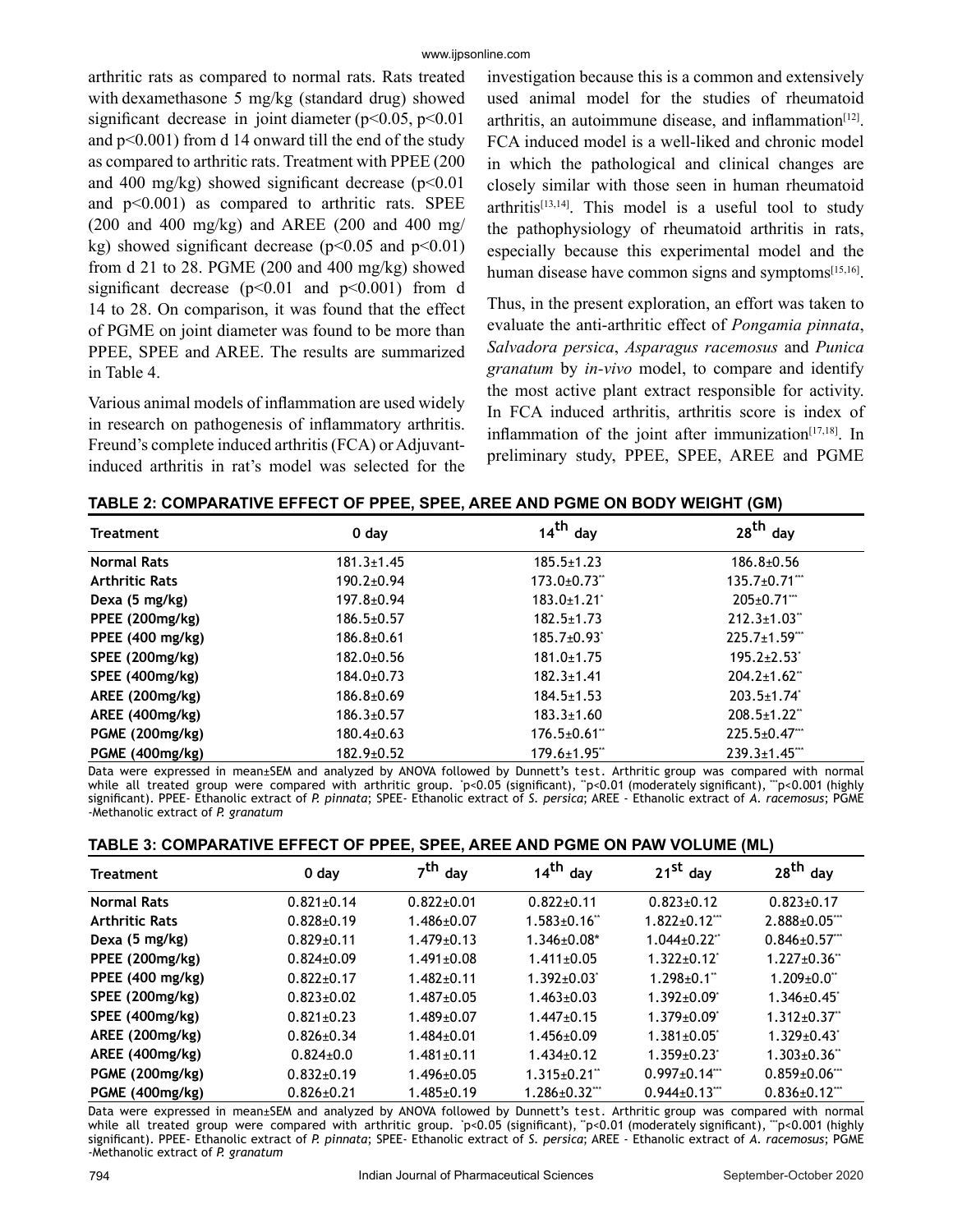| www.ijpsonline.com                                                              |                 |                 |                    |                              |                              |
|---------------------------------------------------------------------------------|-----------------|-----------------|--------------------|------------------------------|------------------------------|
| TABLE 4: COMPARATIVE EFFECT OF PPEE, SPEE, AREE AND PGME ON JOINT DIAMETER (MM) |                 |                 |                    |                              |                              |
| <b>Treatment</b>                                                                | 0 <sub>d</sub>  | $7th$ d         | $14^{\text{th}}$ d | $21^{st}$ d                  | $28th$ d                     |
| <b>Normal Rats</b>                                                              | $2.18 \pm 0.02$ | $2.20 \pm 0.01$ | $2.2 \pm 0.01$     | $2.19 \pm 0.01$              | $2.28 \pm 0.06$              |
| <b>Arthritic Rats</b>                                                           | $2.11 \pm 0.23$ | $2.35 \pm 0.01$ | $2.45 \pm 0.15$ ** | $2.96 \pm 0.01$              | $3.28 \pm 0.03$ "            |
| Dexa (5 mg/kg)                                                                  | $1.81 \pm 0.12$ | $1.92 \pm 0.20$ | $1.82 \pm 0.22$    | $1.38 \pm 0.35$ "            | $1.01 \pm 0.07$              |
| PPEE (200mg/kg)                                                                 | $1.98 + 0.14$   | $2.18+0.11$     | $1.94 \pm 0.25$    | $1.76 \pm 0.31$ "            | $1.55 \pm 0.41$ "            |
| PPEE (400mg/kg)                                                                 | $1.23 \pm 0.23$ | $2.37 \pm 0.05$ | $2.15 \pm 0.16$    | $1.82 \pm 0.28$              | $1.45 \pm 0.1$               |
| SPEE (200mg/kg)                                                                 | $1.84 \pm 0.34$ | $1.97 \pm 0.19$ | $1.84 \pm 0.29$    | $1.66 \pm 0.42$              | $1.59 \pm 0.55$ <sup>*</sup> |
| SPEE (400mg/kg)                                                                 | $1.97 \pm 0.05$ | $2.13 \pm 0.11$ | $1.85 \pm 0.3$     | $1.65 \pm 0.43$              | $1.47 \pm 0.42$ "            |
| AREE (200mg/kg)                                                                 | $2.23 \pm 0.13$ | $2.37 \pm 0.54$ | $2.2 + 0.12$       | $1.95 \pm 0.32$ <sup>*</sup> | $1.77 \pm 0.50$              |
| AREE (400mg/kg)                                                                 | $2.18 \pm 0.17$ | $2.26 \pm 0.13$ | $2.12 \pm 0.18$    | $1.87 \pm 0.27$ "            | $1.62 \pm 0.38$ "            |
| PGME (200mg/kg)                                                                 | $2.11 \pm 0.18$ | $2.16 \pm 0.09$ | $1.77 \pm 0.23$    | $1.56 \pm 0.37$ "            | $1.36 \pm 0.05$              |
| PGME (400mg/kg)                                                                 | $2.14 \pm 0.21$ | $2.2 \pm 0.19$  | $1.67 \pm 0.23$    | $1.17 \pm 0.09$ ***          | $0.77 \pm 0.08$ ***          |

Data were expressed in mean±SEM and analyzed by ANOVA followed by Dunnett's test. Arthritic group was compared with normal while all treated group were compared with arthritic group. 'p<0.05 (significant), "p<0.01 (moderately significant), "'p<0.001 (highly significant). PPEE- Ethanolic extract of *P. pinnata*; SPEE- Ethanolic extract of *S. persica*; AREE - Ethanolic extract of *A. racemosus*; PGME -Methanolic extract of *P. granatum*

exhibited significant reduction in the arthritic scores. PGME was potent in reducing the arthritic score.

Disease recovery and health status are indirectly related with body weight. Body weight, metabolism and food intake are affected by inflammation and immunity<sup>[19-21]</sup>. Rheumatoid arthritis (RA) is associated with loss of weight and lean body mass loss and known as rheumatoid cachexia. Rheumatoid cachexia is end result of cytokine-driven hyper metabolism and is means morbidity in RA. The loss of lean body mass is linked with decreased muscle strength, physical activity, and survival in performing daily living  $\arct{a}$  activities<sup>[22-25]</sup>. In previous studies, it is reported that during inflammation body weight is decreased due to less absorption of nutrients through the intestine. The process of absorption normalizes by the treatment of anti-inflammatory drugs. In the present investigation, PPEE, SPEE, AREE and PGME were found to produce significant increase in body weight. PGME was most effective in increasing the body weight. The apparent abolition of the body weight of rats in the PGME treated group may involve better improvement of nutrients absorption in intestine and a suppression in the distress caused by the severity of the arthritis than other treated groups<sup>[13,21]</sup>. Better weight gain was bringing into being upon physical consideration of PGME treated rats. As suggested in previous studies the treatment of rheumatoid cachexia as it is observed due to pretreatment with PGME could be effective in minimizing risk of mortality.

Reduction in paw swelling is a parameter of measuring the anti-arthritic activity of numerous drugs<sup>[26]</sup>. This is one of the major factors and quite simple, sensitive and one of the quick methods in assessing the degree of inflammation and therapeutic efficacy of the antiinflammatory and anti-arthritic drugs[9,27,28]. Here, it has been observed that PGME treated rats demonstrated a highly significant reduction in paw swelling (paw volume) when compared with PPEE, SPEE and AREE treated rats.

Significant increase in the paw thickness (joint diameter) after sub-plantar FCA administration demonstrates a condition similar to clinical arthritis. Pretreatment with all the four extracts produced a significant reduction in joint diameter. The most significant effect was with PGME again found to be most effective in reducing joint diameter. The reduction in paw thickness is considered to be reduction in release of mediators of inflammatory and it is an indicator of anti-inflammatory and antiarthritic action of any drug in FCA induced arthritis $[17]$ .

The results observed in various studies performed in *in-vitro* and *in-vivo* confirm that *Pongamia pinnata*, *Salvadora persica*, *Asparagus racemosus* and *Punica granatum* contain certain active phytoconstituents which are responsible for anti-inflammatory and antiarthritic activity.

Phytochemical evaluation of ethanolic and methanolic plant extracts confirmed the presence of biologically active phytoconstituents, i.e. PPEE showed the presence of steroids, flavonoids, alkaloids, terpenoids, glycosides, saponins, tannins and phenolic compounds. In SPEE phytocompounds such as steroids, flavonoids, alkaloids, terpenoids and glycosides were present. Steroids and flavonoids were present in AREE. PGME showed the presence of steroids, flavonoids, terpenoids, glycosides, iridoid glycosides, tannins and phenolic compounds.

*In-vivo* study clearly demonstrated that PPEE, SPEE, AREE and PGME have anti-arthritic activity and